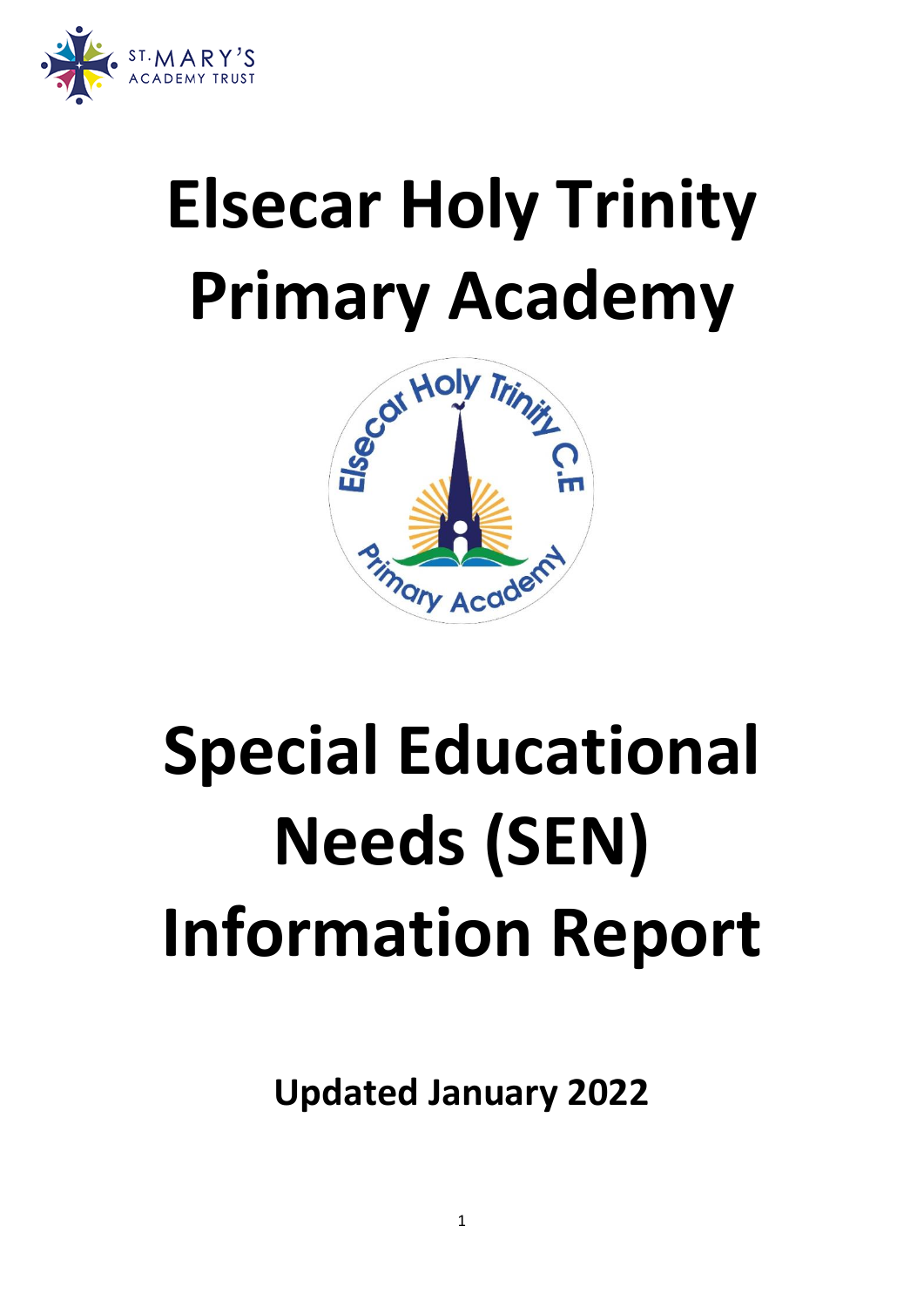# **CONTENT**

- **1.** What kinds of SEND are provided for?
- **2.** How does the school identify pupils with SEND?
- **3.** What are the stages of SEND?
- **4.** What does the graduated approach look like?
- **5.** How school's resources/funding are allocated and matched to children's needs?
- **6.** What are the different types of support available for children with SEND Elsecar Holy Trinity?
- **7.** What support is available for improving the social, emotional and mental health of children with SEND?
- **8.** What are your school's admission arrangements for pupils with SEND?
- **9.** Who are the best people to talk to in school about my child's difficulties with learning and SEND?
- **10.** Who are the people providing services to children with SEND and their families?
- **11.** How does the school involve children and parents/carers of children with SEND?
- **12.** How does the school enable pupils with SEND to engage in activities available to those in the school who do not have SEND?
- **13.** What are the arrangements for assessing and reviewing pupils' progress towards outcomes?
- **14.** How will we support your child when they are leaving this school or moving on to another class?
- **15.** How are the teachers in school helped to work with children with SEND and what training do they have?
- **16.** How is Elsecar Holy Trinity accessible to children with SEND?
- **17.** What should I do if I have a complaint about the SEND provision made at the school?
- **18.** How can I find out about additional provision for children with SEND in and around Barnsley?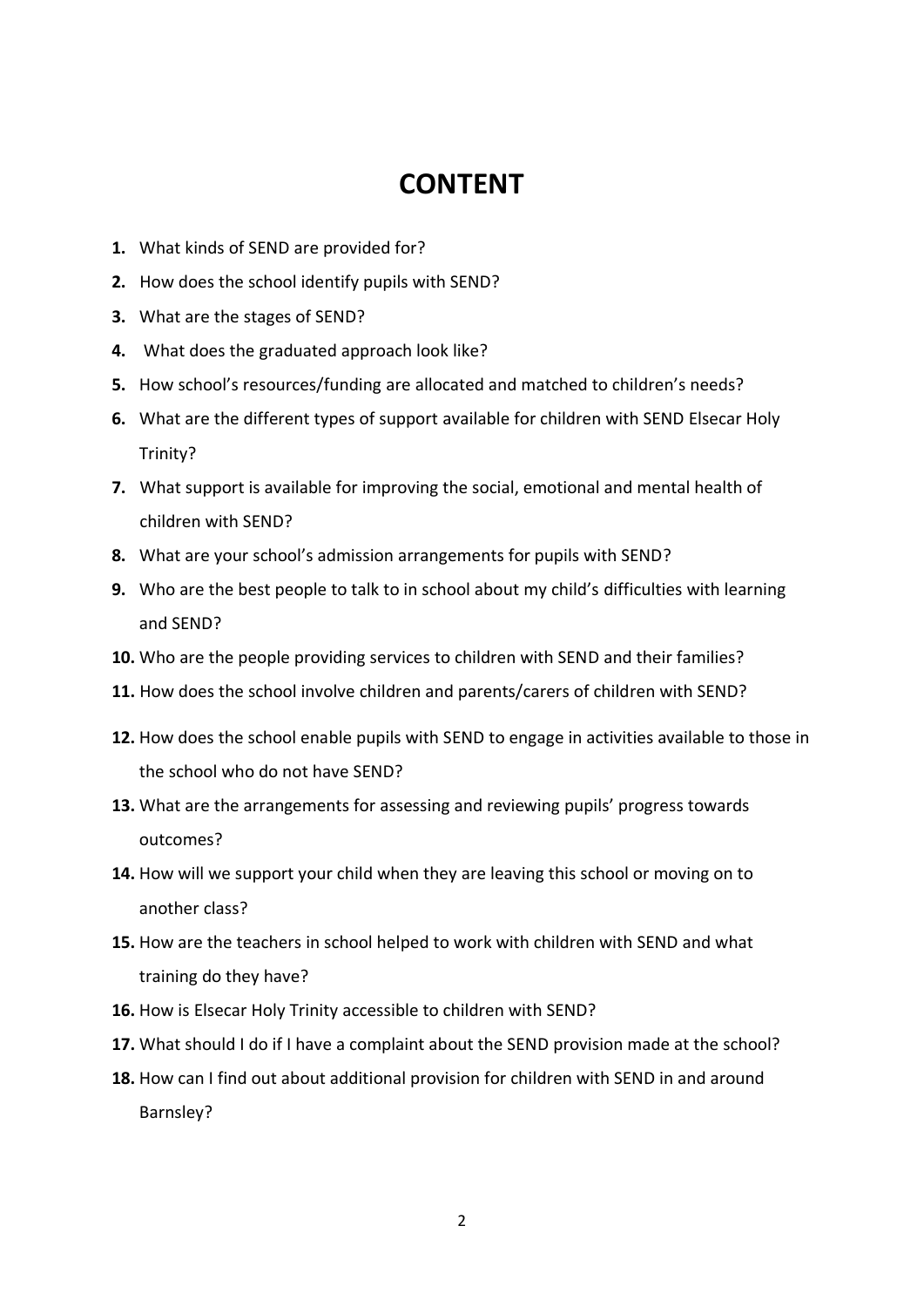Welcome to our special educational needs (SEN) information report. The aim of this report is to explain how the staff at Elsecar Holy Trinity are able to support children with special educational needs and disabilities.

We are an inclusive school and believe that all children should be valued and treated with respect. The school uses its best endeavours to ensure that the provision for **all** its pupils is of the highest possible standard, whilst acknowledging that we are continually striving to improve our practice. We are committed to providing quality first teaching to all pupils and make reasonable adjustments, where necessary, to enable all pupils to make the best possible progress. We are dedicated to narrowing the attainment gap between children with Special Educational Needs and Disabilities (SEND) and their peers without.

#### **What is "Special Educational Needs"?**

*'A child or young person has SEN if they have a learning difficulty or disability which calls for special educational provision to be made for them. A child of compulsory school age or a young person has a learning difficulty or disability if they:* 

*(a) have a significantly greater difficulty in learning than the majority of others of the same age;* 

*or* 

*(b) have a disability which prevents or hinders them from making use of educational facilities of a kind generally provided for others of the same age in mainstream schools or mainstream post -16 institutions.* 

*A child under compulsory school age has special educational needs if they fall within the definition at (a) or (b) above or would do so if special educational provision was not made for them (Clause 20 Children and Families Act)' (* Children and Families Act 2014)

#### **What is a disability?**

The Equality Act 2010 states that a person has a disability *if they have a physical or mental impairment and the impairment has a substantial and long-term\* adverse effect on their ability to carry out normal day-to-day activities.* A *physical or mental impairment* includes: learning difficulties including specific learning difficulties; medical conditions including epilepsy, diabetes, more severe forms of asthma and eczema; autism; speech, language and communication impairments.

If the impairment has a substantial and long-term\* effect on a person's ability to carry out normal day-to day activities it may amount to a disability.

*\*'long term' is defined as 'a year or more'*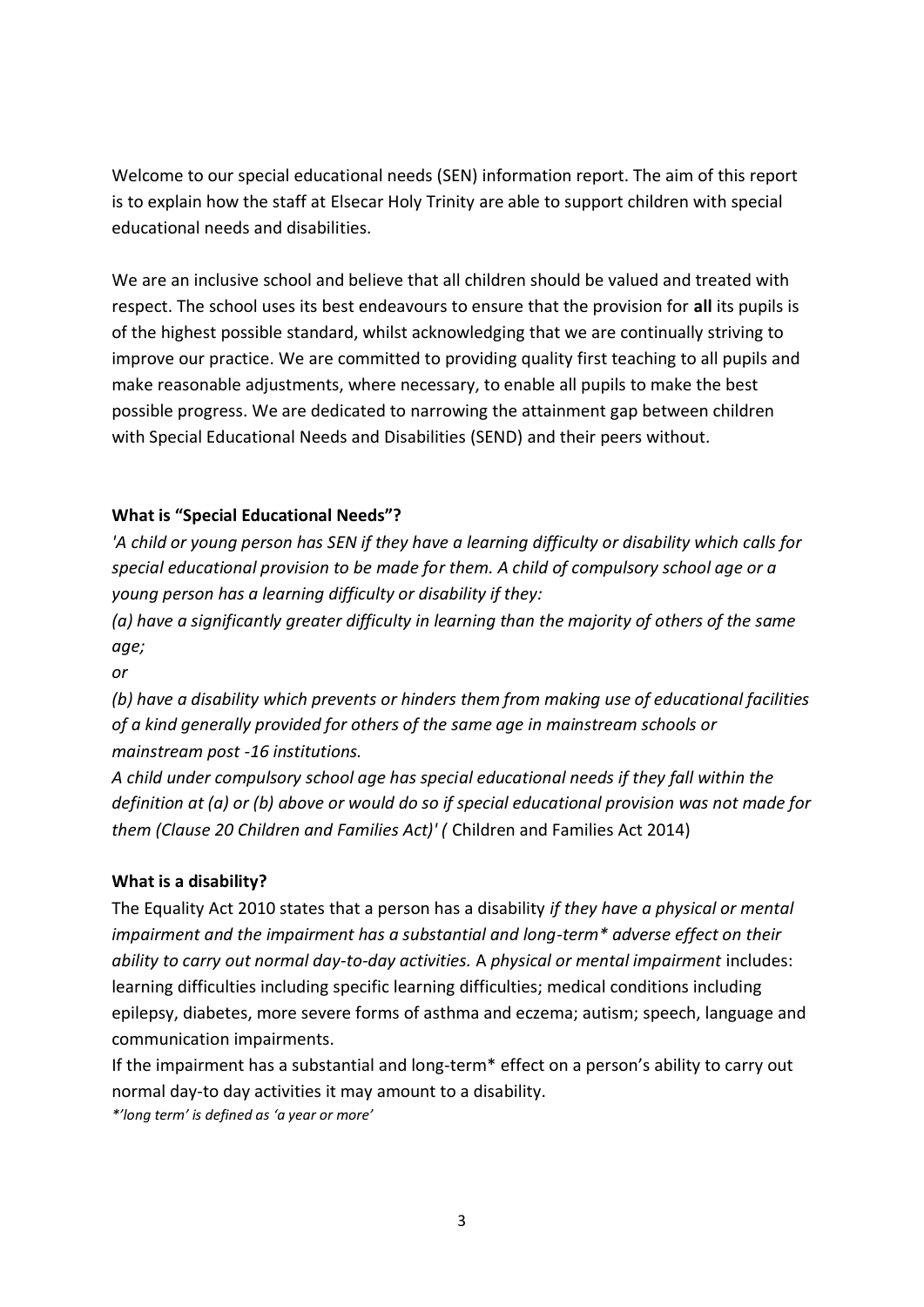# **1. What kinds of SEND are provided for?**

Our school currently provides support for pupils across the four areas of need as laid out in the SEND Code of Practice 2015.

- Communication and interaction, for example, Autistic Spectrum Disorder (ASD), Asperger's Syndrome, Speech, Language and Communication Need (SLCN)
- Cognition and learning, for example, dyslexia, dyspraxia.
- Social, emotional and mental health difficulties, for example, Attention Hyperactivity Disorder (ADHD), trauma needs
- Sensory and/or physical needs, for example, visual impairment, hearing impairment, processing difficulties, epilepsy.

# **2. How does the school identify pupils with SEND?**

When considering whether a child has special educational needs and/or a disability any of the following may be evident:

- Make little or no progress even when teaching approaches are targeted particularly in a child's identified area of difficulty;
- Attainment is significantly below age group expectations;
- Has sensory or physical difficulties;
- Has communication and/or interaction difficulties;
- Has social, emotional or mental health difficulties which substantially and regularly interfere with the child's own learning or that of the class

Slow progress and low attainment will not automatically mean a pupil is recorded as having special educational needs and/or a disability.

Where there are concerns around a child, the 'Initial Concerns Process' will be triggered. This process can be triggered by school staff or parents. An initial concerns form will be completed by the SENDCo alongside the parents/carers of the child, the class teacher and the child (if appropriate). As part of this process the SENDCo, parents/carers, class teacher and child (if appropriate) identify the child's area(s) of difficulty and put clear actions into place to support the child. The child is then monitored over a period of approximately 8 weeks (maximum). At the end of this monitoring period, the SENDCo, parents/carers, class teacher and child (if appropriate) meet to review the impact of the support. At this point, either: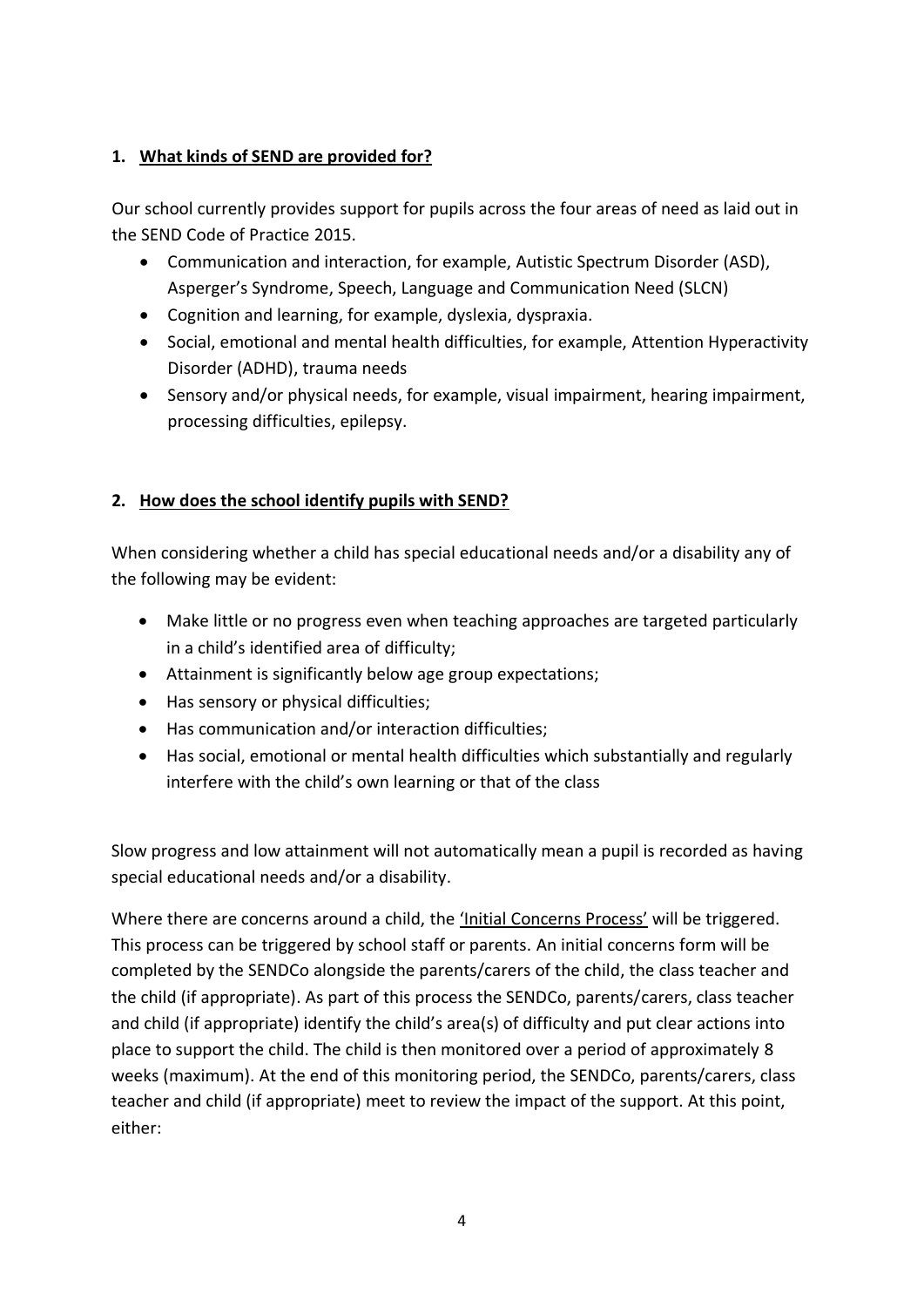- no further action will be needed as the support will have had the required impact to address the child's difficulty
- the support will continue for a further 8 weeks and then be reviewed
- the child will be added to the SEN register as SEN support

The aim of formally identifying a child with SEND is to help school ensure that effective provision is put in place and so remove barriers to learning.

# **3. What are the stages of SEND?**

Following the SEND Code of Practice (2015), the school uses a graduated approach when meeting the needs of children with SEND. For the majority of children, quality first teaching on a daily basis is enough to ensure that they achieve well and make good progress across the curriculum.

#### **SEN support**

For some children, quality first teaching may not be enough to meet their needs and they may need something which is *'additional to and different from'* that which is normally provided for all children. This could mean that the class teacher may be using different or additional strategies to support your child, or perhaps your child will receive some additional support in a small group alongside other children with similar needs.

For some children, the school, with your agreement, may decide to involve some external professionals to provide them with more specialist advice and guidance in order to support them to remove the barriers to your child's learning.

Only a very small percentage of children require support of an additional nature beyond this.

#### **Education, Health and Care Plans**

If your child has significant difficulties, they may require an Education, Health and Care Needs Assessment which may result in an Education, Health and Care Plan (EHCP). This means your child will have been identified by the school as needing a particularly high level of additional support, which cannot be provided from the element 1 and 2 funding available to the school.

#### For your child this would mean:

A request for Education, Health and Care Needs Assessment

• The school (or you) can request that the Local Authority carry out an Education, Health and Care Needs Assessment of your child's needs. This is a legal process which sets out the amount of support that will be provided for your child.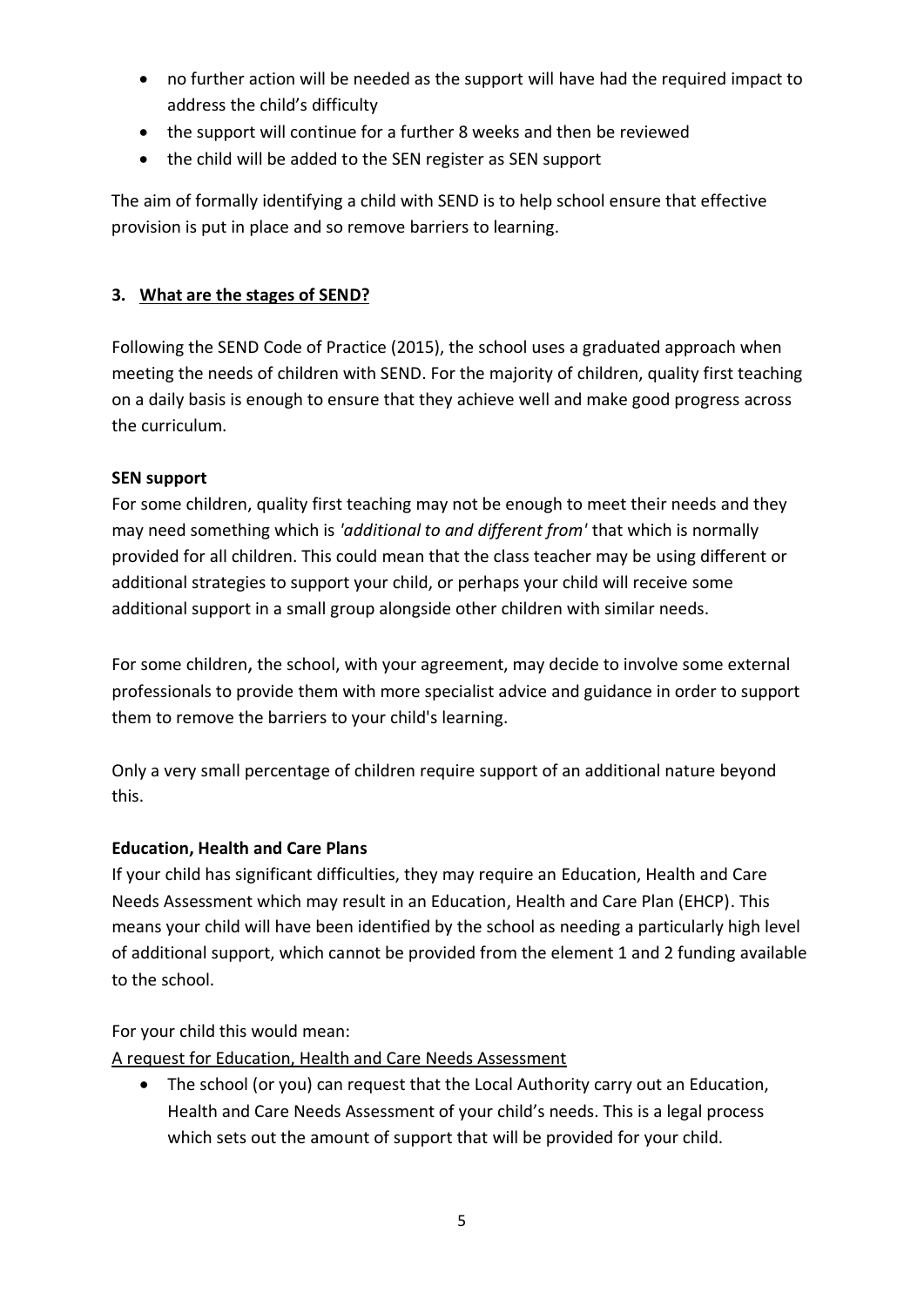• After the school (or you) have sent in the request to the Local Authority (with a lot of information about your child), they will a panel will decide whether they think your child may have an SEN (based on the evidence provided), The evidence is submitted through the **EHC Hub** 

# Education, Health and Care Needs Assessment

- If the Local Authority decide that the needs of your child are severe and complex and require significant support in school to make good progress, an Education, Health and Care Plan (EHCP) will be issued.
- The Education, Health and Care Plan (EHCP) will outline the support your child will receive from the Local Authority, how the support should be used and what strategies must be put in place. It will also have end of key stage or phase and medium term outcomes for your child.
- If the Local Authority decide that your child does not need an Education, Health and Care Plan (EHCP), they will ask the school to continue with the support at an SEN support level. They will set up A meeting can be arranged in school to ensure a plan is in place to ensure your so that your child makes as much progress as possible.

# **4. How school's resources/funding are allocated and matched to a child's needs?**

- It is the responsibility of the SENDCo, senior leadership team and governors, in liaison with St. Mary's Academy Trust's Finance Director, to agree how the allocation of resources is used.
- The needs of the child will always dictate the best form of provision for that child and on occasion external advice may be sought, and parent/carers will be consulted.

# **5. What are the different types of support available for children with SEN and/or disabilities at Elsecar Holy Trinity Primary Academy.**

# **Quality First Teaching**

All children in school have access to quality first teaching.

For your child this would mean:

- The highest possible expectations for your child and all pupils in their class.
- Access to engaging and motivating lessons
- All teaching builds on what your child already knows, can do and can understand (personalised learning).
- Different teaching styles are used so that your child is fully involved in learning. This may involve things like using more practical resources.
- Through on-going teacher assessment, your child's teacher will identify any gaps in their understanding/learning and as a result, plan extra support to help them make the best possible progress (e.g. analysis groups).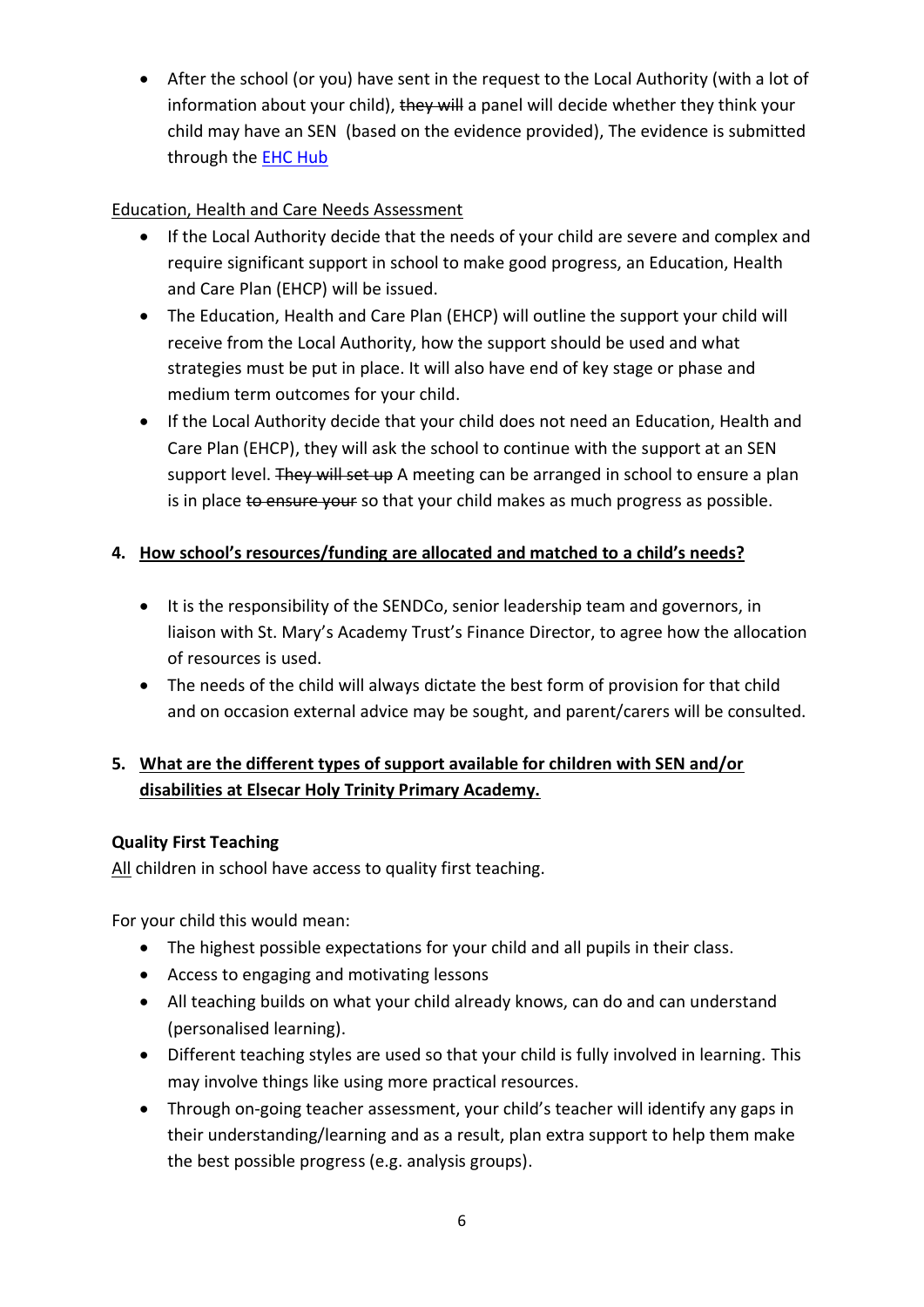- Effective on-going feedback (verbal or written)
- Regular use of encouragement and praise

In addition to access to quality first teaching, children identified as having special educational needs and/or disabilities will also have access to additional provision. This additional provision is personalised to their required outcomes.

#### **Small group work or one to one work**

- Your child may be involved in additional group work or one to one work with a specific focus.
- These groups may be run by a teacher or teaching assistant who has had training to run these groups.
- These groups may be run in the classroom or outside the classroom.
- Your child may be involved in a series of group sessions working through a specific programme to support their needs. For example, Lego therapy, music interaction, social stories, Thrive. If your child is to be involved in a specific programme, you will be given information about the programme beforehand.

# **Specialist group work or one to one work**

- If your child has been identified as needing more specialist input, a specialist professional may visit school to deliver sessions with your child.
- You will always be asked to give your permission for the school to refer your child to a specialist professional, e.g. Speech and Language Therapist.

Any group or one to one session your child may be involved in, will be aimed specifically to help your child achieve specific targets identified.

# **Specific resources and strategies**

Children with SEND may also have access to specific resources (e.g. an adapted keyboard, wobble board, coloured overlays, ergonomic pens/pencils) or use specific strategies (e.g. meet and greet, pre-teaching, PECs) to help them access the learning.

Every effort is made, through the use of the adjustments above, to ensure children with SEND are able to access and engage in the curriculum and any additional activities provided for children who do not have SEND in school.

# **6. What support is available for improving the social, emotional and mental health of children with SEND?**

Children are well supported by:

• A clear anti-bullying policy that is supported by all staff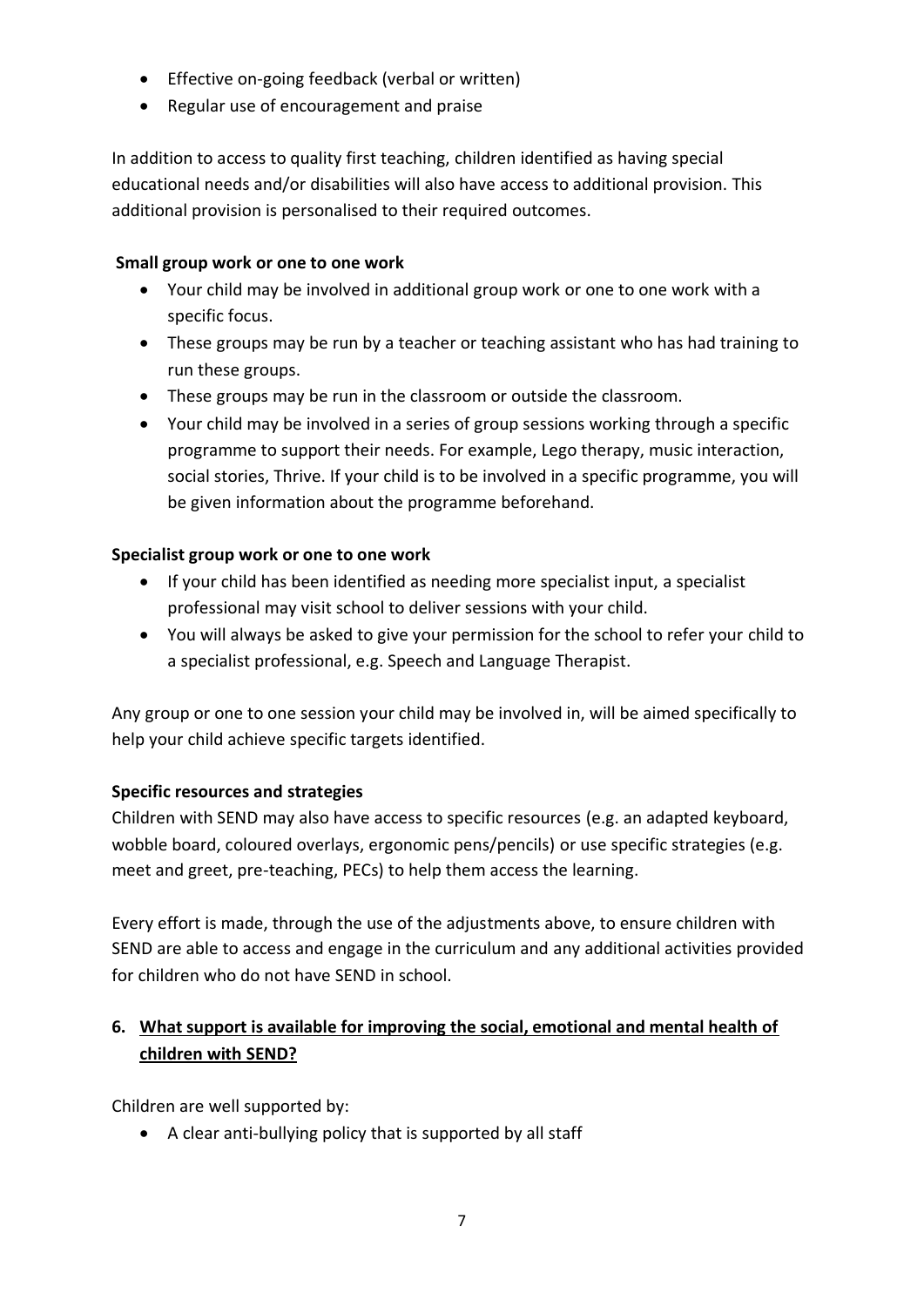- Staff who have received specific training around this area of need (Social, Emotional and Mental Health)
	- Targeted support for individual children (group and 1:1), e.g. Nurture groups
- Recognition of the importance of pupil voice (e.g. through school council, circle time sessions)
- A curriculum that reflects the importance of developing pupils' awareness of their own social, emotional and mental health and their impact on the social, emotional and mental health of others (e.g. Philosophy for Children (P4C)).

# **7. What are your school's admission arrangements for pupils with SEND?**

Please refer to the admissions information on the school website. The admission arrangements for all children are in accordance with national legislation, including the Equality Act 2010. This includes children with any level of SEND; those with Education, Health and Care Plans and those without.

To apply for a school in Barnsley you can either [apply online](https://education.barnsley.gov.uk/ccsenterprise_admissionsonline_live/) or fill in a paper application form which is available from any primary school or from School Admissions. Further guidance is available at [https://www.barnsley.gov.uk/services/children-families-and](https://www.barnsley.gov.uk/services/children-families-and-education/schools-and-learning/school-admissions-and-transfers/)[education/schools-and-learning/school-admissions-and-transfers/](https://www.barnsley.gov.uk/services/children-families-and-education/schools-and-learning/school-admissions-and-transfers/)

**8. Who are the best people to talk to in school about my child's difficulties with learning and Special Educational Needs/Disability?** 

# **Class teacher**

Responsible for:

- The progress and development of every child in their class
- Working closely with any teaching assistants and specialist staff to plan and assess the impact of support and interventions and how they can be linked to classroom teaching
- Working with the SENDCo to review each child's progress against outcomes and adapt provision where necessary
- For children on SEN support, writing School Focus Plans and sharing and reviewing these with the child and parents/carers at least once each term (3 times per year).
- For children with an Education, Health and Care Plan (EHCP), sharing progress and reviewing targets with the child and parents/carers at least once each term (3 times per year) with an annual review built into this process
- Identifying and communicating any concerns about specific children with the SENDCo
- Ensuring that parents/carers are: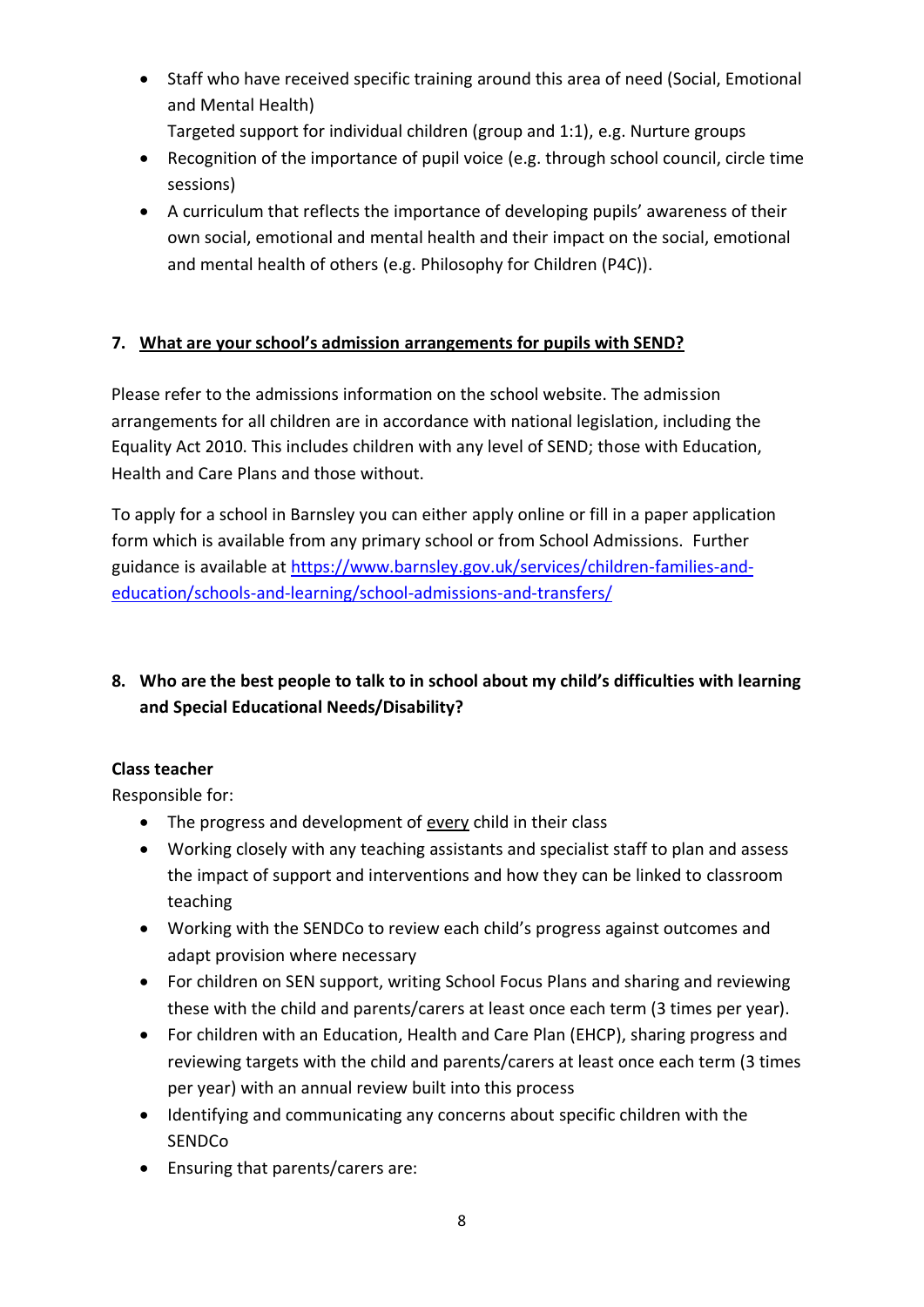-involved in supporting their child's learning

- -kept informed about the support their child is getting
- involved in reviewing how their child is progressing
- Ensuring that the Trust SEND Policy is followed in their classroom and for all the children they teach with any SEND.

# **The Special Educational Needs and Disability Co-ordinator (SENDCo)**

At Elsecar Holy Trinity the Special Educational Needs and Disabilities Coordinator (SENDCo) is Miss H Sanders . You can contact our SENDCo by calling the school on (01226) 743008.

Responsible for:

- Working with the headteacher and SEND governor to determine the strategic development of the SEND Policy and provision in school
- Have day-to-day responsibility for the operation of this SEND Policy and the coordination of specific provision made to support individual children with SEND, including those who have EHCPs.
- Provide professional guidance to colleagues
- Working with staff, parents and other agencies to ensure that children with SEND receive appropriate support and high quality teaching.
- Liaising with any external agencies who may come into school to help support your child's learning e.g. Speech and Language Therapy Service, Educational Psychology Service, Occupational Therapists etc.
- Liaise with other professionals to ensure a smooth transition to a child's next stage of education (e.g. EYFS to KS1, KS1 to KS2, KS2 to KS3)
- Ensuring that parents are:
	- -involved in supporting their child's learning
	- -kept informed about the support their child is getting
	- involved in reviewing how their child is progressing
- Ensuring that there are excellent, up to date records of each child's progress and needs.
- Work with the headteacher and governing body to ensure that the school meets its responsibilities under the Equality Act 2010 with regard to reasonable adjustments and access arrangements

# **Headteacher**

The headteacher will:

- Work with the SENDCo and SEND governor to determine the strategic development of the SEN Policy and provision in school
- Have overall responsibility for the provision and progress of children with SEN and/or disability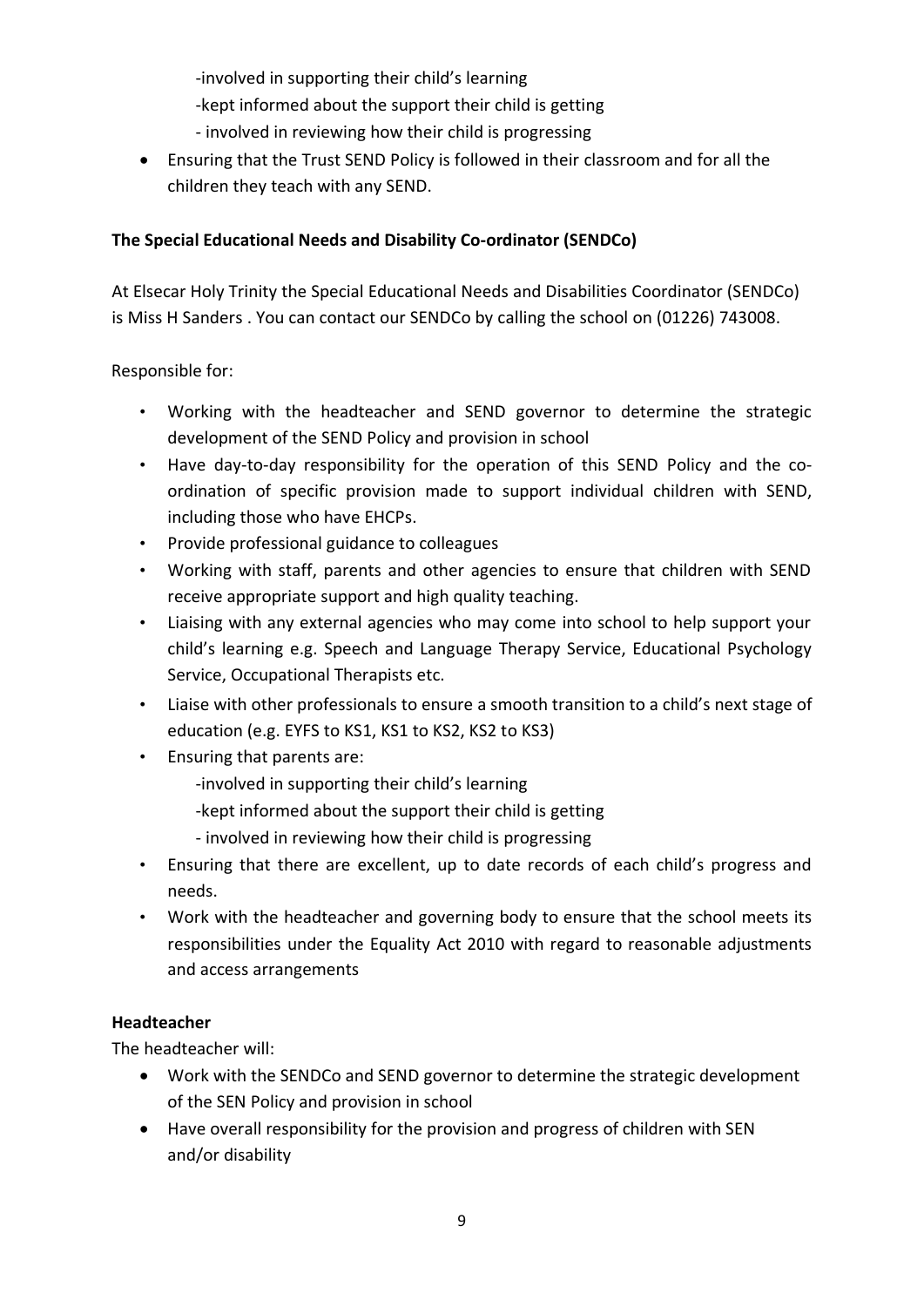• Make sure that the SEND governor is kept up to date about any issues in the school relating to SEND.

### **SEND governor**

The SEND governor will:

- Work with the headteacher and SENDCo to determine the strategic development of the SEND Policy and provision in school
- Help to raise awareness of SEND issues at governing body meetings
- Monitor the quality and effectiveness of SEND provision within the school and update the governing body on this

#### **9. Who are the people providing services to children with SEND and their families?**

- Class teachers
- Teaching assistants/ Classroom assistants
- Barnsley Education Inclusion Service
- Barnsley Educational, Child and Community Psychology Service
- Speech and Language Therapy Service (SALT)
- Occupational Therapy Service
- Physiotherapy Service
- Children and Adolescent Mental Health Service (CAMHS)
- School Nurse
- SENDIASS (Special Educational Needs Disability Information, Advice & Support Service) 01226 787234

# **10. How does the school involve children and parents/carers of children with SEND?**

We will have early discussions with parents/carers when identifying whether their child requires special educational provision.

For pupils on SEN Support and children with an Education, Health and Care Plan (EHCP), parents will be invited to termly review meetings.

In addition to this, children with an EHCP will have an annual review meeting. This meeting should be attended by the SENDCo, class teacher and/or teaching assistant (where appropriate), parents/carers, the child (if appropriate) and any other professionals currently involved with the child. The meeting provides the opportunity to celebrate progress made and review and update targets within the plan.

The annual review meeting will ensure that:

- Everyone develops a good understanding of the child's areas of strength and needs
- Everyone understands the agreed outcomes sought for the child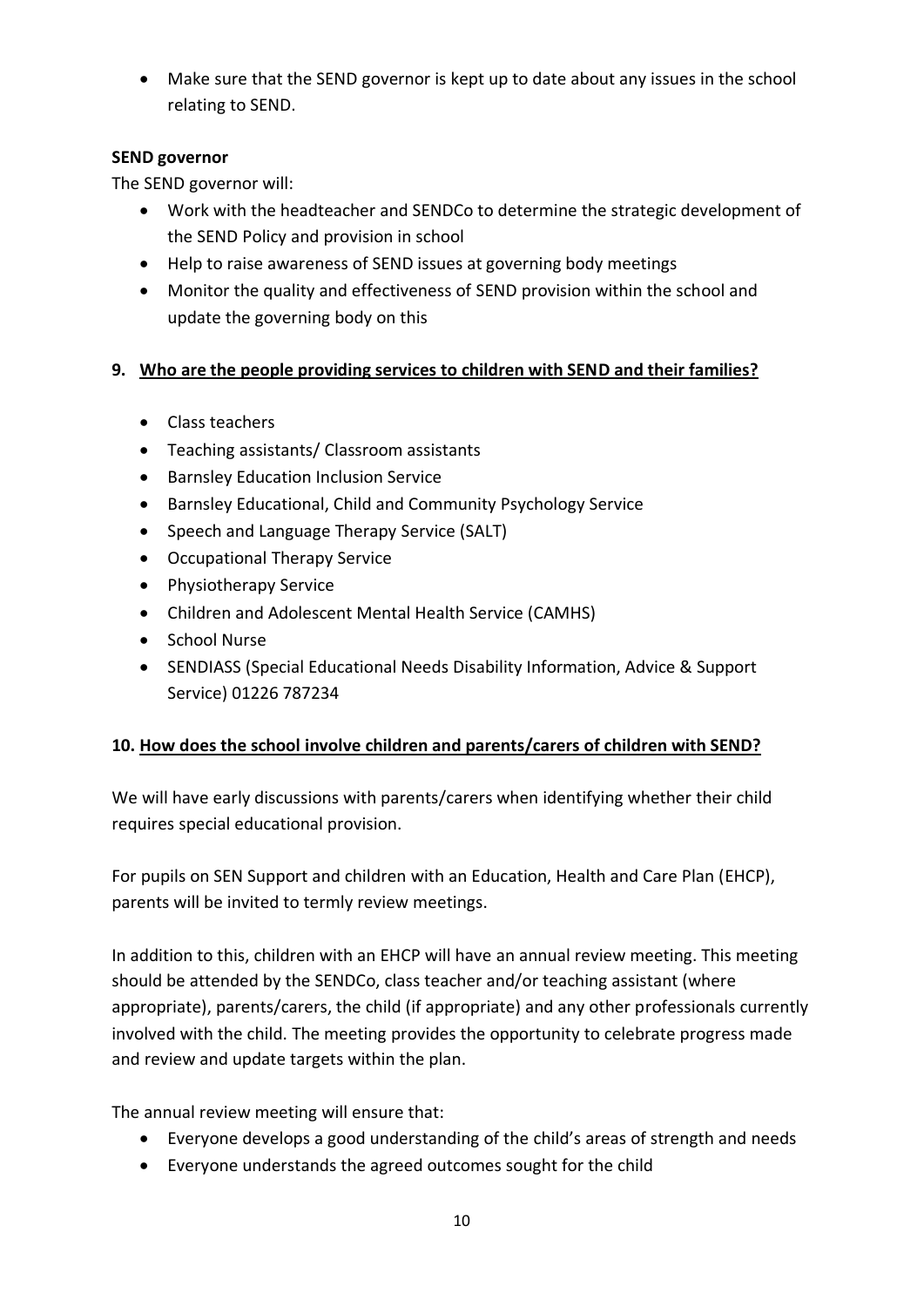• Everyone is clear about what the next steps are

We welcome feedback from parents of children with SEND and children with SEND in order to help us to evaluate the effectiveness of our provision.

# **11. How does the school enable pupils with SEND to engage in activities available to those in the school who do not have SEND?**

- All of our extra-curricular activities and school visits are available to all our pupils, including our before-and-after-school clubs.
- All pupils are encouraged to take part in sports day/school plays/special workshops.
- All pupils are encouraged to go on our residential trips. Prior to any residential visits or school trips, any potential barriers to full participation would be identified so that the best endeavours can be made to overcome these.
- No pupil is ever excluded from taking part in these activities because of their special educational needs or disability.

# **12. What are the arrangements for assessing and reviewing pupils' progress towards outcomes?**

- The school follow the four part cycle of assess, plan, do, review.
- Your child's progress is continually monitored by his/her class teacher.
- His/her progress in reading, writing and maths is reviewed formally every term. For further details, see the Trust Assessment Policy.
- At the end of each key stage (i.e. at the end of year 2 and year 6) all children are required to be formally assessed using Standard Assessment Tests (SATS). This is something the government requires all schools to do and the results are published nationally.
- Most children at Elsecar Holy Trinity, identified as having a special educational need or disability, have a School Focused Plan. This School Focused Plan will be reviewed with your involvement every term.
- The progress of children with an Education, Health and Care Plan is formally reviewed at an Annual Review meeting.
- The SENDCo will also check that your child is making good progress within any individual work and in any group that they take part in.

# **13. How will we support your child when they are leaving this school or moving on to another class?**

We recognise that 'moving on' can be difficult for a child with SEND and we take steps to ensure that any transition is as smooth as possible.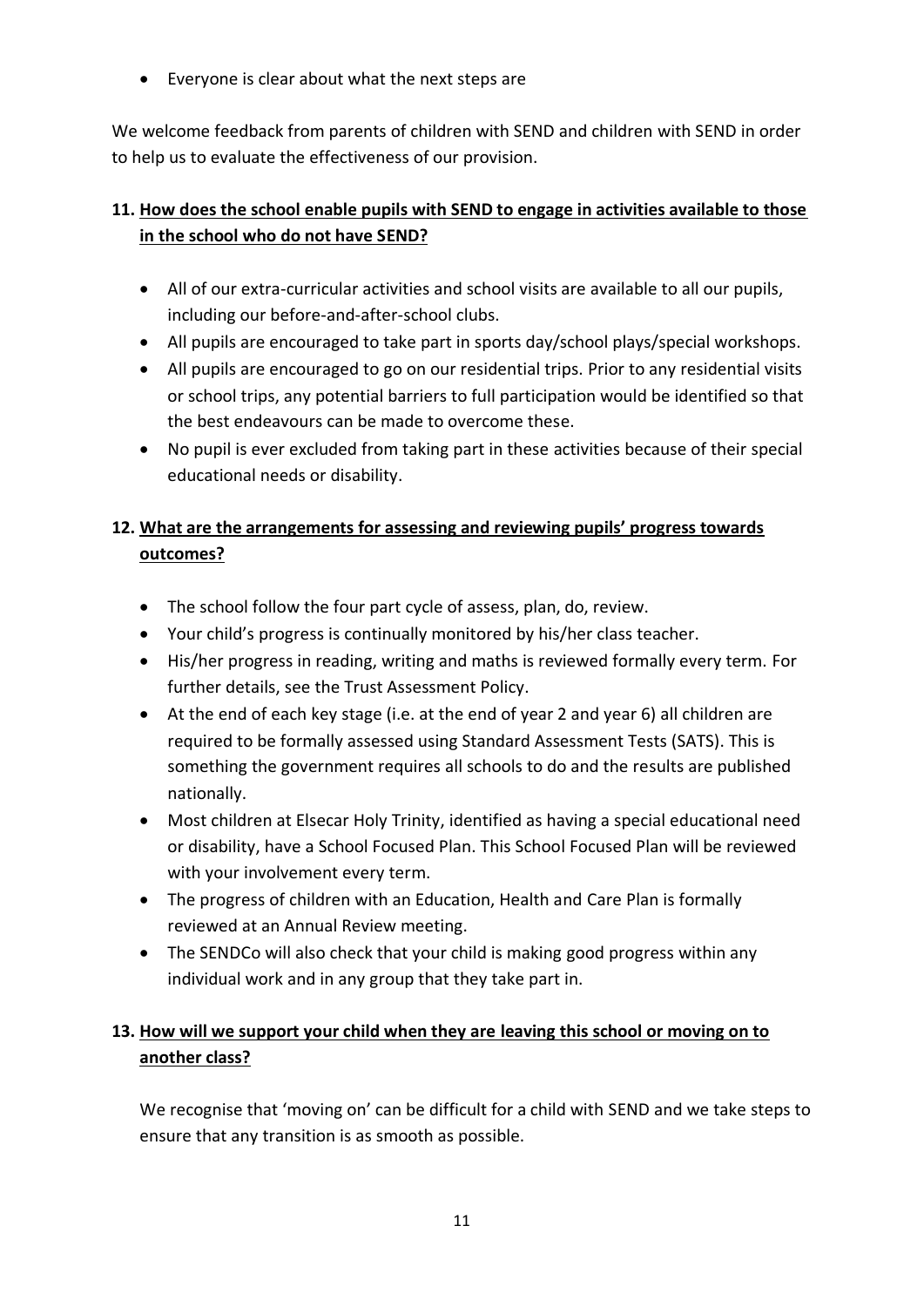If your child is moving to another school:

- We will contact the new school's SENDCo and ensure he/she knows about any special arrangements or support that need to be made for your child.
- We will make sure that all records about your child are passed on as soon as possible (in line with General Data Protection Regulations 2018).

When moving classes in school:

- Information will be passed on to the new class teacher in advance
- For children with an Education, Health and Care Plan, a transition meeting will be offered to parents during the Summer term. This is an opportunity for parents to meet their child's new teacher and find out more about the expectations for the new academic year.
- All pupils will spend a day in their new classroom with their new class teacher during the second half of the Summer term. If required, additional visits can be planned as required.

In Year 6:

- The SENDCo will attend a meeting with the relevant representatives from the new school to discuss the specific needs of your child. If appropriate, we can request that this meeting is attended by a specialist from within Barnsley Education Inclusion Service.
- We will make sure that all relevant records about your child are passed on as soon as possible (in line with General Data Protection Regulations 2018).
- All pupils will spend time in their new school. This varies depending on the school they are moving to. If required, we can arrange for your child to carry out additional visits in the build up to their transition.
- In some cases staff from the new school will visit your child in this school.
- Any specific transition arrangements should be discussed at the end of Year 4 in order for clear plans and arrangements to be made.

# **14. How are the teachers in school helped to work with children with SEND and what training do they have?**

- Part of the SENDCo's role is to support (or sign post to further support) the class teacher in planning for and supporting children with SEND.
- In [September 2009 it became law](http://www.legislation.gov.uk/uksi/2009/1387/made?view=plain) for every new SENCO in a mainstream school to gain the Master's level National Award for Special Educational Needs Co-ordinator within 3 years of taking up the post. Our SENDCo is working towards this national qualification.
- The school has a continuing professional development plan (CPD plan) to improve the teaching and learning of children including those with SEND. Recent training has